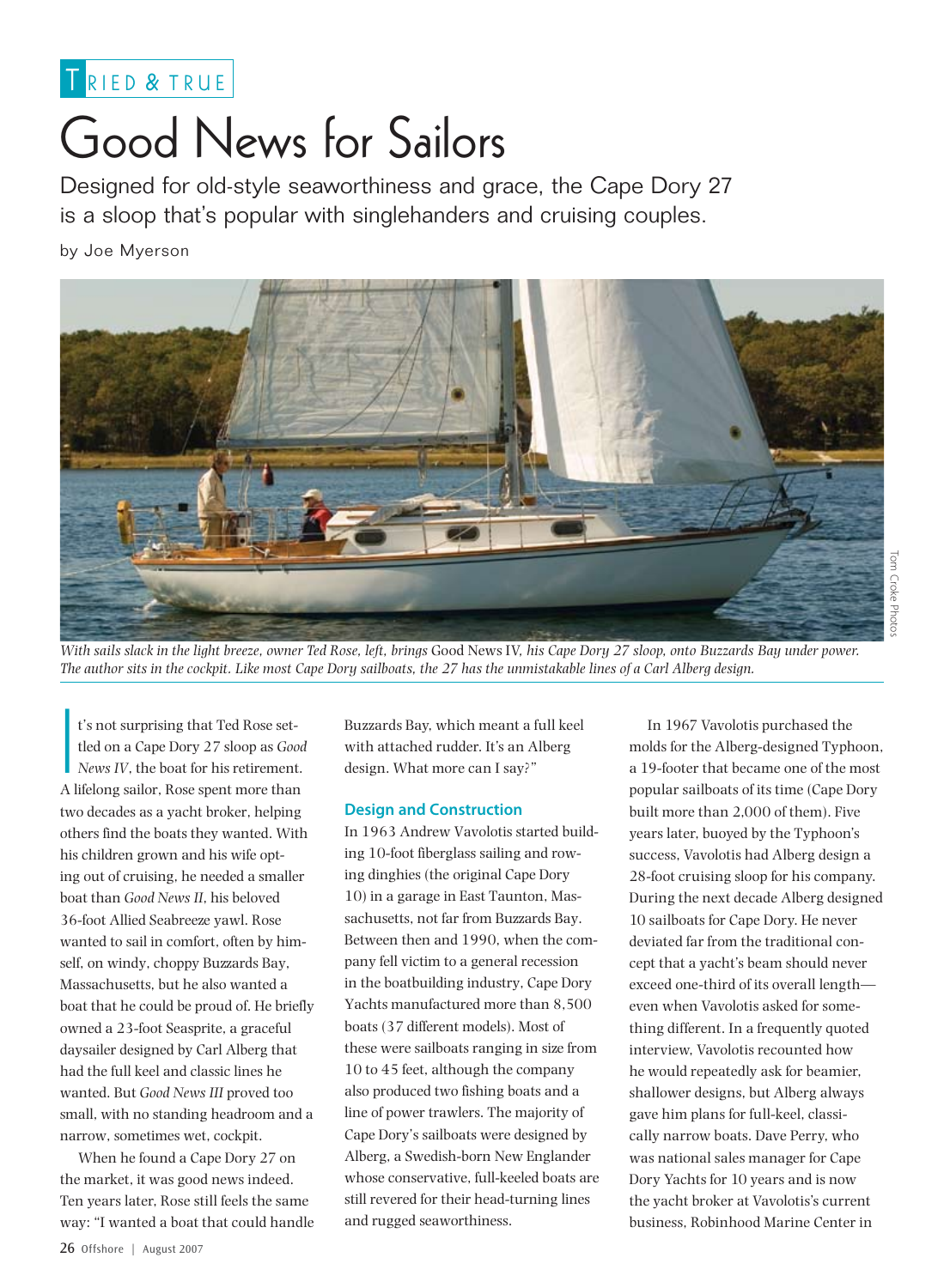# TRIED & TRUE-

# at a glance

# **Cape Dory 27**

Builder: Cape Dory Yachts East Taunton, MA (no longer in business)

# Designer: Carl Alberg

#### **Details**

Georgetown, Maine, verifies the story. In fact, he recalls, when the company wanted to build the shallow-draft Cape Dory 270, the boat that eventually replaced the 27, "Andy [Vavolotis] went to Carl [Alberg] to see about a keel-centerboard design, and Carl sent him to Dieter Empacher [another Marbleheadbased designer]. He just wouldn't do it."

*Good News IV* was built in 1982, hull number 218 out of 277 Cape Dory 27s produced between 1976 and 1984. She carries the hallmarks of an Alberg boat: Her eight-foot, six-inch beam is less than one-third of her 27-foot length, and she has graceful bow and stern overhangs, a full keel with attached rudder and a wineglass-shaped cross section. The Cape Dory 27 was a favorite, even among those who built them. "The 27 was the best-looking sailboat we ever built," commented Hunter Scott, a former production manager for Cape Dory Yachts who now builds semicustom powerboats. Scott owned a 27, as did Perry, who said, "It gave me everything I wanted or needed in a sailboat, and it was small enough that I could afford it."

Cape Dory Yachts built its sailboats with solid layers of hand-laid fiberglass



*When looking aft in the main cabin, the galley sink is to the left and the cooking space is to the right. Access to the diesel engine is gained by removing the wooden panel and companionway steps in the center of this photograph.*

below the waterline and end-grain balsa core in the decks, cabin tops and other horizontal surfaces above the waterline. In the case of the 27-footer, 3,000 pounds of lead ballast were encapsulated in the full-length keel. Built from one-piece molds, the deck was chemically bonded to an internal flange at the top of the hull. Chainplates, deck stanchions and genoa tracks were all through-bolted, and teak toe rails were screwed into the hull-to-deck joint with self-tapping fasteners. Deck cleats, chocks and other hardware were cast from solid bronze, and the cabin was built with six castbronze opening ports. (These bronze components are still available from Spartan Marine, a company owned by Vavolotis at Robinhood Marine, where the Robinhood 36 and 40 are custombuilt from Cape Dory molds.)

The solid construction and encapsulated keel help explain why so many Cape Dory sailboats are still on the water: The boats can withstand hard groundings and even some collisions with submerged objects. However, several Cape Dory 27 owners, contacted via the Cape Dory Sailboat Owners' Association's very active website (*www.* *capedory.org),* cautioned that the heavy use of gelcoat, especially on deck, make the boats susceptible to surface cracking. Water penetration can soften the deck's balsa core, particularly around inadequately bedded hardware. Other owners reported finding soft spots on the foredeck, around the rudder post and sometimes in the cockpit sole. The Cape Dory 27's mast is stepped on the cabin top, with the force carried to the keel via a compression post, and at least one owner cautions to check for compression cracks and possible distortion of underlying structure.

## **Belowdecks**

Though narrow by modern standards, the main cabin of the Cape Dory 27 offers plenty of comfort for a boat of its age and size, with standing headroom, ventilation provided by six opening ports plus a forward hatch and readily accessible grab rails. An off-white fiberglass headliner conceals wiring and other internal features, while trim except on the earliest models—is of teak veneer. A door separates the forward Vberth (just abaft the chain locker) from the enclosed head to port and wet and dry hanging lockers to starboard. Far-